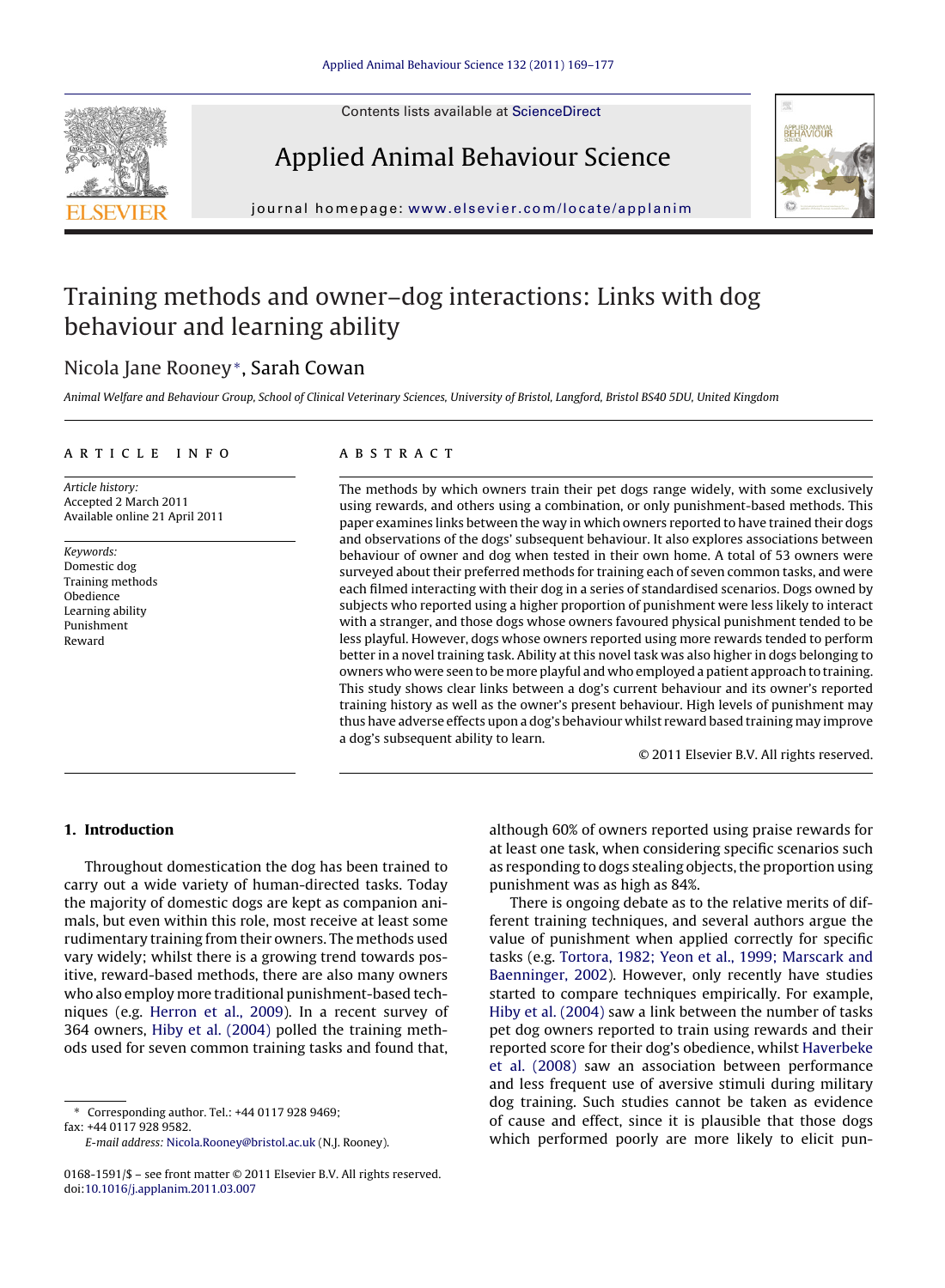ishing rather than rewarding behaviour in their handlers or owners. But the results do suggest that frequent use of punishment-based training does not result in superior training performance.

In addition to obedience and training performance, numerous other aspects of the dog's behaviour and of the dog–owner relationship, have been linked to choice of training methods. Punishment-based training has been shown to cause stress [\(Schalke et al., 2007\),](#page-8-0) suffering [\(Beerda et al., 1997\),](#page-8-0) fearfulness [\(Schilder and van der](#page-8-0) [Borg, 2004; Blackwell and Casey, 2006\),](#page-8-0) to be associated with higher levels of reported behavioural problems [\(Hiby](#page-8-0) [et al., 2004\),](#page-8-0) specifically aggression to dogs ([Haverbeke](#page-8-0) [et al., 2008; Arhant et al., 2010\)](#page-8-0) and to people [\(Arhant](#page-8-0) [et al., 2010\),](#page-8-0) increased excitability ([Arhant et al., 2010\)](#page-8-0) and distraction ([Haverbeke et al., 2008\).](#page-8-0) A survey by [Blackwell et al. \(2008\)](#page-8-0) saw lower levels of several specific behavioural problems in those dogs trained without punishment.

The majority of these previous studies of training methods have relied upon the owners' reports of their dog's behaviour. Owners' reports of certain aspects of their dog's behaviour can be unreliable (e.g. [Rooney, 1999; Stephen](#page-8-0) [and Ledger, 2007\).](#page-8-0) Therefore to further investigate the postulated links, we have carried out a study comparing training methods and dog behaviour, via direct observation.

We predict that in a home environment the type of training methods employed may affect the way in which a dog behaves in numerous situations. For example punishment-based training methods may lead to general anxiety ([Blackwell et al., 2008\)](#page-8-0) which may affect a dog's social behaviour towards both its owner and towards other people, or its response to denial of contact or attention from its owner. Training history may also affect the way a dog plays with its owner, since play behaviour is usually only performed when conditions are good (e.g. [Jensen](#page-8-0) [et al., 1998\)](#page-8-0) and an animal is relaxed [\(Berman, 1980\)](#page-8-0) and aspects of play likely reflect the quality of the dog–owner relationship [\(Rooney and Bradshaw, 2003\).](#page-8-0) The way in which a dog was trained in the past may also affect its future aptitude and motivation to learn (e.g. [Marshall-](#page-8-0)Pescini [et al., 2008\)](#page-8-0) and therefore its performance at novel training tasks, as well as its general obedience. To our knowledge, these ideas have never been investigated in pet dogs.

Using amodified version of the questionnaire developed by[Hiby et al. \(2004\)](#page-8-0) and a sample of established dog–owner partnerships, we examined owners' approaches to training. We quantified the proportion of tasks for which the owner reported using reward, punishment and whether they used physical punishment. We then recorded the behaviour of the dog and the owner in each of five standardised test scenarios and compared this to the training methods advocated by their owner. The behaviour test used in this study was a modified version of that used by [Rooney and Bradshaw \(2002, 2003\)](#page-8-0) to quantify aspects of the dog–owner relationship, but here shortened to only examine the key interactions hypothesised to be important with the addition of a novel training task. The scenarios used were: relaxed social behaviour towards a novel person and owner, response to being ignored, obedience to basic commands, dog–owner play and response to owner training a novel task.

Within dog–owner partnerships, interactions are numerous and varied with structured training representing only a minority of the daily interaction time. Therefore, it is probable that many subtle aspects of the owner's behaviour affect the dog's response to training, as well as the training approach employed. For example previous studies have found links between the way in which owners play and dimensions of the dog–owner relationship ([Rooney and Bradshaw, 2003\).](#page-8-0) Therefore, we have measured variations in the owners' behaviour as well as their training techniques and investigated whether these correlate to aspects of the dogs' behaviour, specifically its obedience score and its response to learning a new task.

Our study aims to investigate the following hypotheses:

- (a) Dogs reported to be trained using different methods exhibit measurable differences in behaviour in a standardised test.
- (b) Measurable differences in owner behaviour correlate to differences in dog behaviour; specifically obedience and performance at a novel task.

# **2. Methods**

# 2.1. Subjects

A total of 53 volunteer dog owners (35 women and 18 men), ranging in age from 12 to 73 years (median = 46 years) were recruited through veterinary practices and personal communication in Glasgow and Bristol. All participants were the main owners, who had the majority of responsibility for the care of the dog and all had owned their dog for at least three months. If participants owned more than one dog, they randomly selected one to take part. There were 19 male and 34 female dogs, ranging from five months to 14 years of age (median = 4 years). A total of 16 were crossbreds and 37 were purebreds, and when categorised according to the [UK Kennel](#page-8-0) [Club categories \(see 'Discover Dogs' at](#page-8-0) [http://www.the](http://www.the-kennel-club.org.uk/)kennel-club.org.uk); there were 24 gundogs, six pastoral (traditionally herding breeds), five terriers, one hound and one utility breed.

# 2.2. Protocol

To avoid the effects of a novel environment, which may vary with the dog's individual level of socialisation, the experimenter (Sarah Cowan) visited each owner and dog in their own home. All the data was collected during a single visit, when owner, dog and experimenter were alone in an enclosed room; the owner's living or sitting room in which two chairs were placed at least 2 m apart. Visits lasted between 19.3 min and 39.4 min (mean = 27.2 min) and were filmed throughout. If other family members or dogs were at home, they were requested not to enter the room. Owners were asked to remove any toys from the room prior to the experimenter's arrival.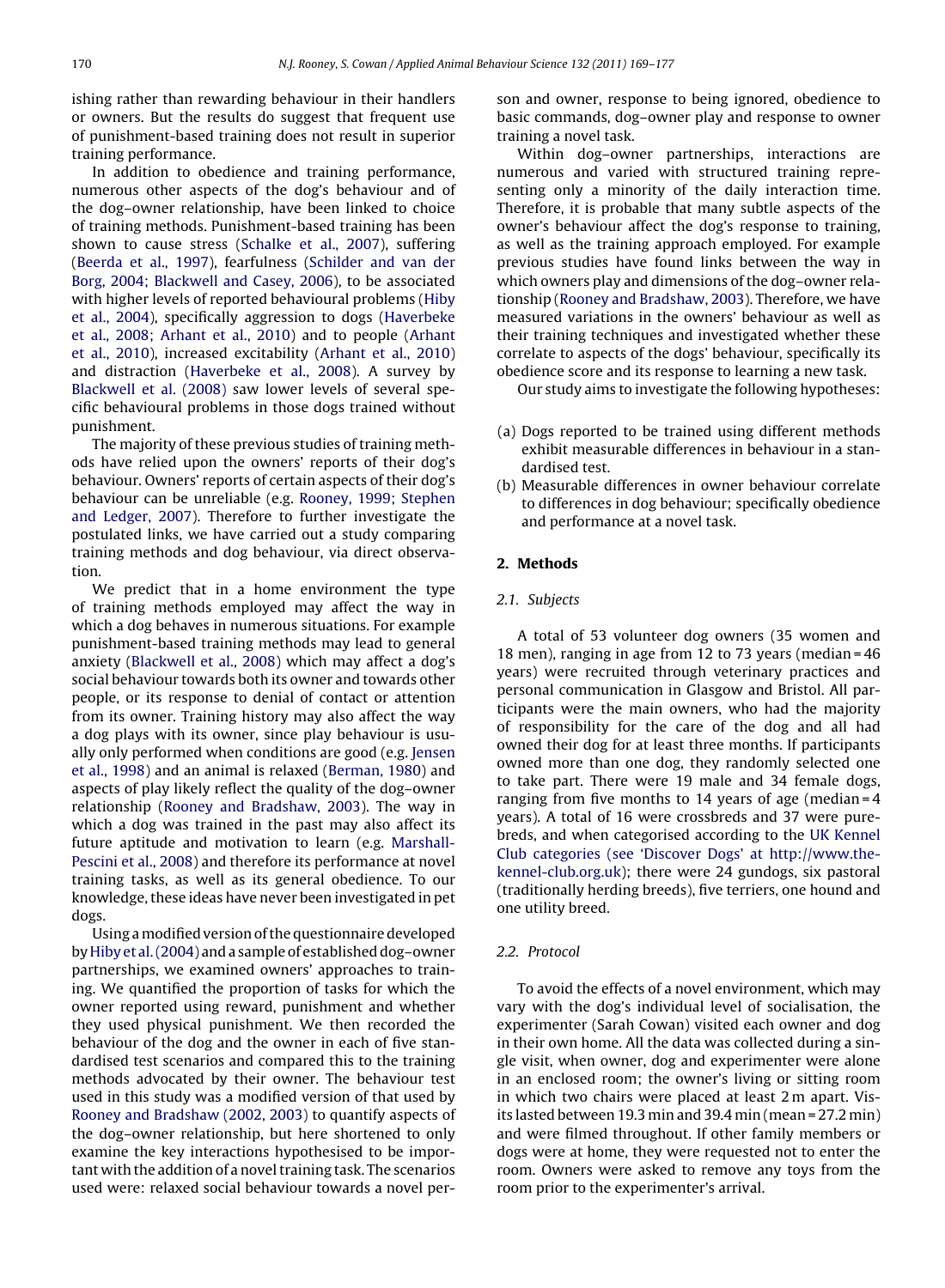Upon arrival, the experimenter placed a video camera on a tripod (maximising the floor area recordable), commenced filming, and then sat on a chair opposite to the owner. She explained the protocol, before commencing the behaviour test, which was composed of five separate subtests, always conducted in the same order (Sections 2.2.1–2.2.5). Owners were instructed before each subtest was undertaken and these instructions were repeated if required.

# 2.2.1. Subtest A: relaxed social behaviour

This commenced when the experimenter first sat down. If the dog approached the experimenter, it was briefly petted. The owner was instructed not to encourage the dog to approach but to act naturally if it approached of its own accord. The experimenter then conducted the Reported Training Method interview (see Section 2.2.6). Owners were variable in the time they took to complete this interview, ranging from 2.8 to 9.6 min (mean = 5.5 min), so to standardise habituation effects, only the first 2 min of this subtest was analysed.

# 2.2.2. Subtest B: ignoring

The owner was asked to ignore the dog and the experimenter did the same. The owner was given two written questionnaires to complete, one examining their attitudes towards dogs and the second investigating their responses to pictures of dog behaviour. These were later analysed to explore the effects of attitudes on owner behaviour, but the results are reported elsewhere and do not form part of this paper. This subtest lasted between 5.2 and 15.2 min (mean = 10.6 min) so for standardisation, only the first 5 min were analysed.

# 2.2.3. Subtest C: obedience

The owner was instructed to ask the dog to "Sit", to "Lie Down" and then to "Stay". The owner then took five steps backwards and remained facing the dog until it rose or for a maximum of 30 s. This component was repeated once. It was stressed that the command "Stay" must only be given once and it was not important whether the dog obeyed or not. If the dog was still lying down after 30 s it was called to the owner.

# 2.2.4. Subtest D: non-object play

The owner was asked to play with their dog without any toys for 2 min. Owners were encouraged to play as they would normally, starting and ending the session in their usual way.

# 2.2.5. Subtest E: novel training task

We designed a training task which was unique to all dog–owner partnerships. The owner was presented with a 29 cm (width)  $\times$  25 cm (depth)  $\times$  14 cm (height) wooden block in which there were mounted two 14 cm high wooden spoons. One of the spoons; the target, had a black cross marked on it in ink, whereas the other spoon had an open circle. The owner was asked to start to train the dog to respond to the command "touch it" by touching the correct spoon (the one with a cross) and not the nontarget spoon, with its nose. Owners were offered a ball and a bag of 20 g of small, hard treats (Coachies, Company of Animals), and could use either, neither or both of these rewards. They were given 5 min to attempt to train the dog to perform the task. The experimenter stressed that there was no expectation that the dog would perform perfectly by the end of the time, and the purpose of the exercise was to investigate the variety of methods that people use to train dogs, and the different ways dogs learn.

# 2.2.6. Reported Training Methods (RTM) interview

The interview was carried out at the same time as Subtest A, and was a modified version of the written questionnaire used by [Hiby et al. \(2004\). O](#page-8-0)wners were asked 11 questions which included; four general questions (dog's name, dog's age, where the dog was obtained from and how long they had owned the dog) and then how they had trained their dog in each of seven common training scenarios:

- (a) toilet training,
- (b) to sit on command,
- (c) to recall,
- (d) to leave objects,
- (e) to walk to heel,
- (f) when the dog had stolen objects,
- (g) when the dog had chewed things.

In the case of dogs that were already trained to perform one or more of the behaviours before the owner obtained them, owners were asked how they would choose to train a dog for that specific task. Owners were asked to highlight the main method used and their responses were transcribed by the experimenter.

# 2.3. Behavioural analysis and variable generation

# 2.3.1. Owner behaviour

From the video recorded behaviour test, eleven variables were measured which described the owners' behaviour throughout three subtests [\(Table 1\)](#page-3-0). Two of the initial variables were rejected: the frequency of contact (subtest A) was observed to be determined mainly by the dog so was included as a dog behaviour variable [\(Table 2\),](#page-4-0) and the proportion of positive vocalisations (subtest E) was highly correlated to the proportion of negative vocalisations (Rho =  $-0.77$ ,  $P < 0.001$ ), with neutral vocalisations being very rare. The remaining nine variables each showed considerable variation across the sample. They were inspected for normality and three were transformed to improve data spread.

# 2.3.2. Dog behaviour

A total of 12 variables were measured to describe the dogs' behaviour during the five subtests. Two variables were deemed too difficult to score consistently between breeds (tail and ear positions) and one was found to be highly correlated to another variable (Involvement in play (scale 1–5) which correlated to duration of play, Spearman Rank Correlation: Rho = 0.77; P < 0.001), so these were eliminated leaving nine variables. The spread of each of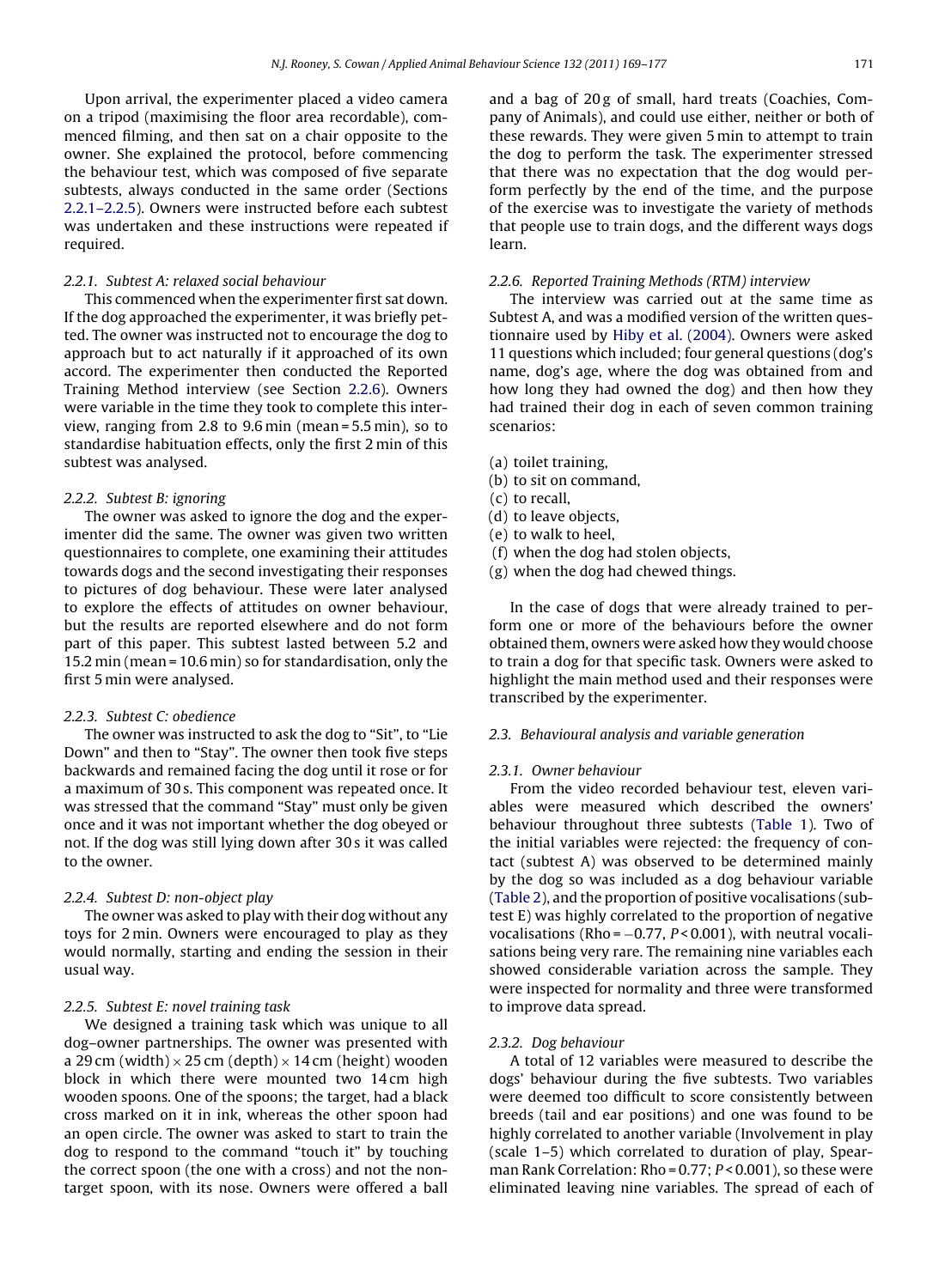### <span id="page-3-0"></span>**Table 1**

Variables describing the owner's behaviour during three of the subtests plus transformations necessary to improve data spread.

| Subtest                           | Variable                   | Description                                                                                                                                                                                       | Units recorded                                                | Transformation                                           |
|-----------------------------------|----------------------------|---------------------------------------------------------------------------------------------------------------------------------------------------------------------------------------------------|---------------------------------------------------------------|----------------------------------------------------------|
| A. Relaxed<br>social<br>behaviour | Command<br>frequency       | Number of times owner calls, or orders dog                                                                                                                                                        | Frequency                                                     | Scale: $0-2$ .<br>$0 = 0$ , 1 = <5 and<br>$2 = > 5$      |
|                                   | Total play<br>signal types | Number of different categories of play signal<br>handler uses to initiate and maintain play<br>(Rooney et al., 2001)                                                                              | Frequency                                                     |                                                          |
| D. Non-object<br>play             | Rough-and-<br>tumble       | Handler plays with dog any game involving<br>wrestling and high levels of contact between<br>the players (Rooney and Bradshaw, 2003)                                                              | 0/1                                                           |                                                          |
|                                   | Owner                      | Subjective rating of the extent to which the                                                                                                                                                      | Scale: 1-5:                                                   |                                                          |
|                                   | involvement                | owner was involved or committed to playing<br>(Rooney and Bradshaw, 2003)                                                                                                                         | $1 =$ least<br>${\rm committed-5}$ = most<br>committed        |                                                          |
|                                   | <b>Total rewards</b>       | Number of times owner delivers either ball or<br>treat to the dog                                                                                                                                 | Frequency                                                     |                                                          |
|                                   | Patience                   | Subjective rating of level of tolerance exhibited<br>by the owner over the 5 min session                                                                                                          | Scale $1-5$ :<br>$1 =$ least<br>$patient-5 = most$<br>patient |                                                          |
| E. Novel                          | Positive                   | Proportion of times owner touches the dog in                                                                                                                                                      | Proportion                                                    | Scale: $0 = 0$ .                                         |
| training task                     | contacts                   | an affectionate way (petting, patting, stroking)<br>as a proportion of the total number of physical<br>contacts made                                                                              |                                                               | $1 = 50, 2 = 50$<br>and $3 = 100%$                       |
|                                   | Negative<br>contacts       | Proportion of times owner touches the dog in a<br>potentially aversive way (shoving, hitting,<br>tapping, moving or restraining) as a proportion<br>of the total number of physical contacts made | Proportion                                                    | Scale $0 = 0$ ,<br>$1 = 50$ , $2 = 50$<br>and $3 = 100%$ |
|                                   | Negative<br>vocalisations  | Proportion of the total verbalisations which<br>were intended to rebuke or command the dog                                                                                                        | Proportion                                                    |                                                          |

these variables was inspected and those which were not normally distributed were transformed to improve data spread, either by conversion to an ordinal scale or to 0/1 categories [\(Table 2\).](#page-4-0)

# 2.3.3. Reported Training Methods (RTM)

Owners' responses to each question in the RTM interview were classified as reward-based, miscellaneous, or punishment-based. We used the categorisation system of [Hiby et al. \(2004\), a](#page-8-0)s a basis although there were also some answers given in this study, not previously listed by [Hiby](#page-8-0) [et al. \(2004;](#page-8-0) [Table 3\).](#page-5-0) For each owner, the total number of times they mentioned using each method type was calculated, and since some owners mentioned more than one method for each training scenario, the proportion of each method was calculated (proportion reward-based, proportion punishment-based and proportion miscellaneous). Proportion miscellaneous has little biological significance and so was not analysed any further. Proportion rewardbased and punishment-based showed only a moderate correlation to one another (Spearman Rank Correlation:  $Rho = -0.293$ ), so both were retained for future analysis. Some owners reported using methods which involved physical punishment, and we hypothesised that these may have different consequences to verbal punishment or aversive stimuli and that could be avoided by the dog (e.g. bad tasting substances used to prevent chewing of furniture). Therefore we recorded an additional categorical variable which described whether each owner ever used any of the techniques described as "physical punishment" (see [Table 3\).](#page-5-0)

# 2.4. Statistical analysis

All statistical analyses were carried out using SPSS 12.0 for Windows (<sup>©</sup>SPSS Inc.). Many of the variables collected were not normally distributed so nonparametric tests were employed throughout. When testing the relationship between two ordinal variables Spearman's Rank Correlation Tests were used. Mann–Whitney U-tests were used to test the relationship between an ordinal and binary variable whilst Chi-Square Tests were used when testing two binary variables.

#### 2.4.1. Demographics

We compared the male and female respondents for their reported training methods, and for each of the owner behaviour variables. Similarly male and female dogs were compared for each of the dog behaviour variables.

# 2.4.2. Hypothesis testing

2.4.2.1. Comparing training history and current dog behaviour. We explored the associations between both the proportion of reported training methods variables which were reward-based, and the proportion which were punishment-based and each of the nine variables describing dog behaviour. We also compared the behaviour of those dogs which were every trained using physical punishment to those which were not, for each behavioural variable in turn.

2.4.2.2. Comparing owner behaviour and dog training performance. Next we explored links between each of the nine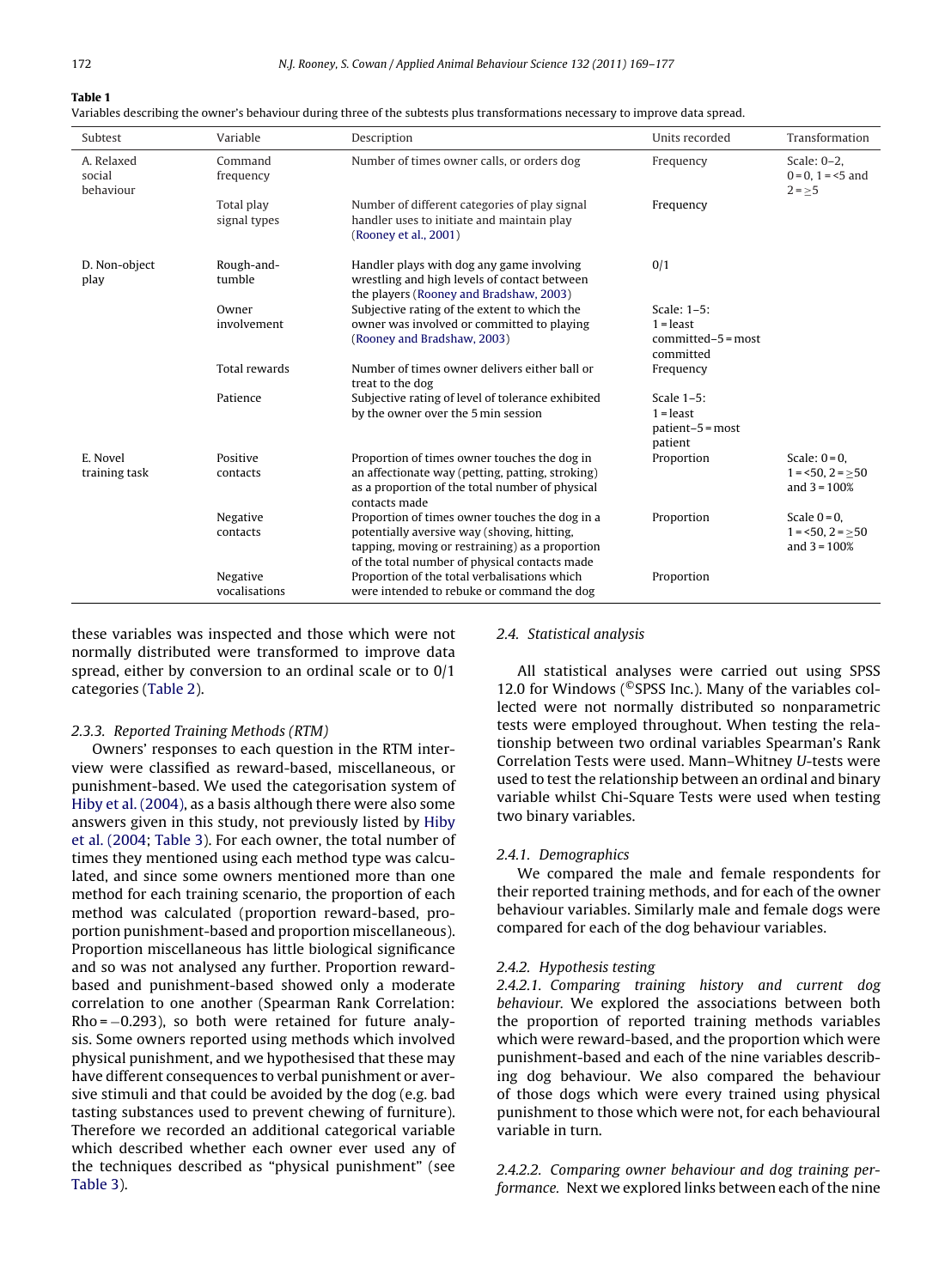Variables describing the dog's behaviour during each of the five subtests plus transformations necessary to improve data spread.

| Subtest                           | Variable                             | Description                                                                                                                                                                                                                                                                                                                          | Units recorded                                                                                                                                              | Transformation                                                   |
|-----------------------------------|--------------------------------------|--------------------------------------------------------------------------------------------------------------------------------------------------------------------------------------------------------------------------------------------------------------------------------------------------------------------------------------|-------------------------------------------------------------------------------------------------------------------------------------------------------------|------------------------------------------------------------------|
| A. Relaxed<br>social<br>behaviour | Experimenter<br>interaction<br>level | Time dog spends in contact with,<br>orientated towards and attending<br>to the novel tester during the 2 min<br>period                                                                                                                                                                                                               | Duration: s                                                                                                                                                 | Scale: $0=0$ ,<br>$1 = 15$ s,<br>$2 = 15 s$                      |
|                                   | Owner<br>interaction<br>level        | Time dog spends in contact with,<br>orientated towards and attending<br>to their owner during the 2 min<br>period                                                                                                                                                                                                                    | Duration: s                                                                                                                                                 | Scale: $0 = 0$ ,<br>$1 = 15$ s,<br>$2 = 15s$                     |
| <b>B.</b> Ignoring                | Attention seek<br>owner              | Dog attempts to elicit interaction<br>with owner by barking, whining,<br>licking, nuzzling, jumping up or<br>contacting owner with an object                                                                                                                                                                                         | 0/1                                                                                                                                                         |                                                                  |
|                                   | Attention seek<br>experimenter       | Dog attempts to elicit interaction<br>with novel tester by barking,<br>whining, licking, nuzzling, jumping<br>up or contacting tester with an<br>object                                                                                                                                                                              | 0/1                                                                                                                                                         |                                                                  |
| C. Obedience                      | Total<br>obedience<br>score          | Combined score of subjective<br>ratings for dog's level of<br>performance at each of three tasks:<br>sitting, lying down and staying for<br>30 s. Rating for each task was based<br>on two repeats and was scored on<br>a Scale $1-5$ : $1=$ no apparent<br>recognition of<br>command-5 = perfect performance<br>on both repetitions | Total score: 0-15                                                                                                                                           |                                                                  |
| D. Non-object<br>play             | Play duration                        | Time out of 2 min session for which<br>dog is interacting with handler in a<br>playful manner (for definition of<br>play see Rooney, 1999)                                                                                                                                                                                           | Duration: s                                                                                                                                                 | Scale: $0=0$ ,<br>$1 = 50$ s,<br>$2 = \ge 60$ s,<br>$3 = 120$ s; |
|                                   | Interactivity                        | Subjective rating of the degree of<br>reciprocity between the players<br>during the 2 min session                                                                                                                                                                                                                                    | Scale: $1 - 5$ ( $5 = most$ )<br>reciprocal-1 = least reciprocal;<br>Rooney and Bradshaw, 2003)                                                             |                                                                  |
| E. Novel<br>training task         | Dog's ability                        | Rating of the extent to which the<br>dog had learnt the task as<br>demonstrated by response to<br>handler's commands during the<br>final $30s$                                                                                                                                                                                       | Scale: $0 = no$ interest in spoon,<br>$1 =$ interest in correct spoon,<br>2 = occasionally touching correct<br>spoon, 3 = usually touching correct<br>spoon |                                                                  |
| All subtests                      | Submissive<br>behaviour              | Dog ever displays any of the<br>following behaviour(s): Lip licking,<br>cringing, rolling over, gaze<br>aversion, submissive grin, tail<br>tucked, ears back, licks owner or<br>lifts paw                                                                                                                                            | Frequency                                                                                                                                                   | 0/1                                                              |

variables describing owner behaviour in the behaviour test, and the dog's C Total obedience score and E Dog's ability in the novel training task.

# **3. Results**

<span id="page-4-0"></span>**Table 2**

[Table 4](#page-5-0) shows the spread of the owner and dog behaviour variables in the sample.

# 3.1. Demographics

None of the owner behaviour variables, or the reported training methods varied with gender of owner. When comparing dog behaviour variables, one significant difference was found; females were more likely to show submissive

behaviour than were males (Chi-squared test,  $\chi^2$  = 6.058,  $P = 0.02$ ); no male dogs showed submissive behaviours, whilst nine out of the 34 (26%) female dogs were recorded to exhibit one or more submissive behaviour.

# 3.2. Reported training methods

None of the 53 owners reported using exclusively reward-based methods or entirely punishment; all used a combination. The proportion of tasks which owners trained using reward-based methods ranged from 0 to 0.64 (median = 0.22; 25th percentile = 0.09; 75th percentile = 0.44) whilst those using punishment-based methods ranged from 0 to 0.6 (median = 0.25; 25th percentile = 0.013; 75th percentile = 0.35). A total of 38% of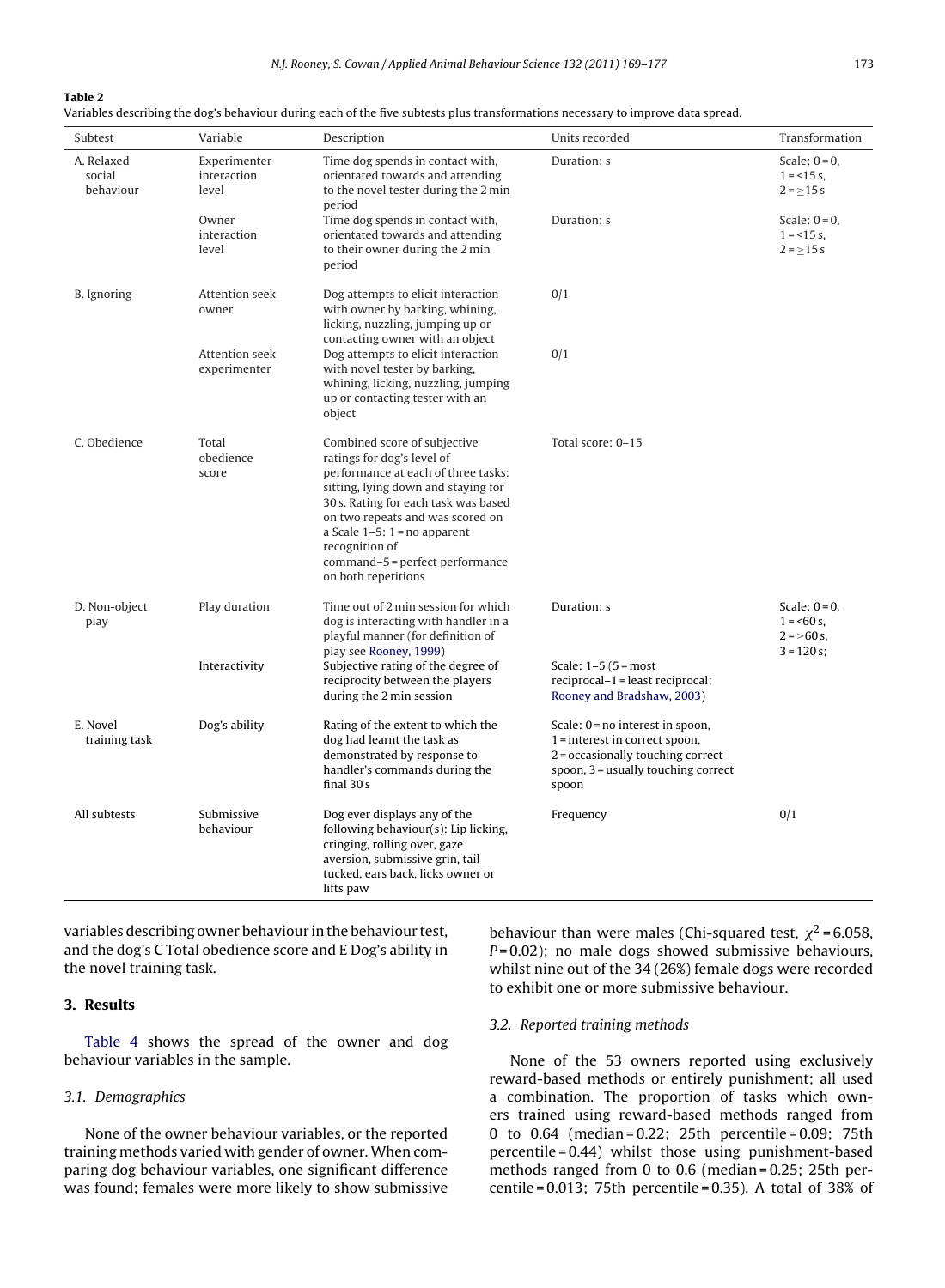#### <span id="page-5-0"></span>**Table 3**

Examples of categorisation of reported training techniques into four method types.

| Training method category               | Examples of training techniques included                                                                                                                                                                                            |  |  |
|----------------------------------------|-------------------------------------------------------------------------------------------------------------------------------------------------------------------------------------------------------------------------------------|--|--|
| Reward-based                           | Praise reward (e.g. pat, affection, encouragement)<br>Food reward (e.g. treats, chew)<br>Play reward (e.g. ball)<br>Clicker                                                                                                         |  |  |
| Punishment-based                       |                                                                                                                                                                                                                                     |  |  |
| Just classified as punishment-based    | Denial of social contact (e.g. put in cage, sent to bed)<br>Vocal punishment (e.g. tell off)<br>Removal of pleasurable stimuli (e.g. do not feed, take toy out of mouth)<br>Aversive (bad tasting food, throwing tin pot on ground) |  |  |
| Also classified as physical punishment | Choke chain, pinch collar<br>Squirt water in face, rub nose in faeces<br>Yank back, lift using collar<br>Flick on ear, shake dog                                                                                                    |  |  |
| Miscellaneous                          | Ignore mistake<br>Copy other dogs<br>Keep occupied<br>Use long leash, practise and patience                                                                                                                                         |  |  |

#### **Table 4**

Distribution of variables describing owner and dog behaviour in sample of 53 dog–owner partnerships.

| Owner or dog<br>variable | Variable                       | Minimum  | Maximum        | Median or<br>number of 1's<br>$($ for $0/1$<br>variables in | 25th and<br>75th<br>percentiles |
|--------------------------|--------------------------------|----------|----------------|-------------------------------------------------------------|---------------------------------|
|                          |                                |          |                | italics)                                                    |                                 |
| Owner                    | Command frequency              | 0        | $\overline{2}$ | $\Omega$                                                    | 0, 1                            |
|                          | Total play signal types        |          | 15             |                                                             | 5, 9                            |
|                          | Rough-and-tumble               |          |                | 15                                                          |                                 |
|                          | Owner involvement              |          |                | 3.5                                                         | 3,4                             |
|                          | Total rewards                  |          | 19             | 8                                                           | 4.5, 10.5                       |
|                          | Patience                       |          |                | 3.5                                                         | 3, 4                            |
|                          | Positive contacts              |          |                |                                                             | 0, 1                            |
|                          | Negative contacts              |          |                |                                                             | 0, 1                            |
|                          | Negative vocalisations         | $\Omega$ | 77.4           | 36.1                                                        | 23.6, 48.1                      |
| Dog                      | Experimenter interaction level | O        |                |                                                             | 0, 1                            |
|                          | Owner interaction level        | O        |                |                                                             | 0, 1                            |
|                          | Attention seek owner           |          |                |                                                             |                                 |
|                          | Attention seek experimenter    |          |                | 19                                                          |                                 |
|                          | Total obedience score          |          | 15             | 10.5                                                        | 7.75, 12.75                     |
|                          | Play duration                  |          |                |                                                             | 1, 2                            |
|                          | Interactivity                  |          | 5              | 4                                                           | 3, 4.5                          |
|                          | Dog's ability                  |          | 3.5            |                                                             | 1, 2                            |
|                          | Submissive behaviour           |          |                | 9                                                           |                                 |

the subjects reported using reward-based training for more tasks than they used punishment, whilst for 49% of owners, punishment-based methods use outweighed reward-based. In all, 34% of owners listed a "physical punishment" method for at least one of the seven tasks.

# 3.3. Links between reported training methods and dog behaviour

When comparing the three variables describing training history and the dog's behaviour in the test scenario, five significant associations were seen. The proportion of punishment-based training methods reported by the owner was negatively associated with experimenter interaction level during the relaxed social behaviour subtest (Spearman's Rank Correlation Test, Rho = −0.371, N = 51 (2 missing data points due to dog out of view on video),  $P = 0.007$ ) and the dog's ability at the novel training task  $(Rho = -0.278, N = 53, P = 0.044)$ . The proportion of positive training methods reported by the owner was positively correlated to the dog's ability at the novel training task  $(Rho = 0.308, N = 53, P = 0.025)$ . Owners who reported using physical punishment owned dogs that were less interactive during play (Mann–Whitney U-test,  $U = 187.5$ ,  $N = 53$ ,  $P = 0.015$ , medians = 3.25 vs. 4), and were less likely to contact and interact with the experimenter  $(U = 196, N = 51,$  $P = 0.03$ , medians = 8 vs. 1.5) when compared to dogs whose owners never used these methods.

# 3.4. Links between general owner behaviour and dog training performance

When testing the relationship between owner behaviour and dog performance at basic obedience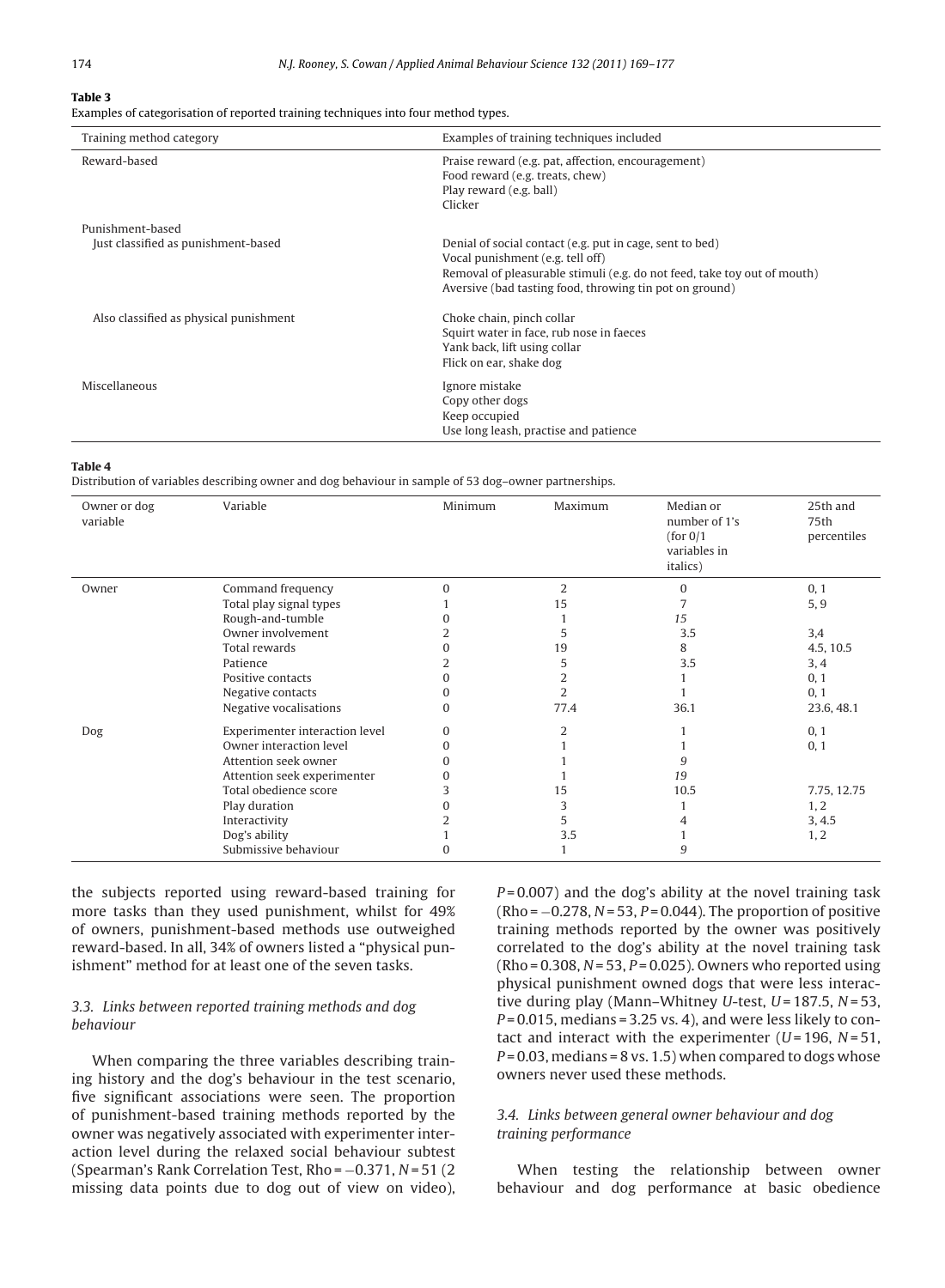tasks and a novel training task, four significant relationships were found. The dog's Total Obedience Score for basic commands was positively associated with both the owner's Patience when training the novel training task  $(Rho = 0.317, N = 53, P = 0.021)$ , and to Owner Involvement during play (Rho = 0.316,  $N = 53$ ,  $P = 0.021$ ). The Dog's Ability at the novel training task was positively associated with both the Total Rewards delivered (Rho =  $0.468$ ,  $N = 53$ , P < 0.001), and owner's Patience when training the novel training task (Rho =  $0.300$ ,  $N = 53$ ,  $P = 0.029$ ).

#### **4. Discussion**

# 4.1. Does training history affect current dog behaviour?

This study is, to our knowledge, the first to examine associations between empirical measures of dog behaviour and their owner's approach to training, although a recent study has reported similar observations of military dog handlers and their dogs ([Haverbeke et al., 2008\).](#page-8-0) We have found several significant links between the types of methods owners report to have used in the past and their dog's current human-directed behaviour. This is a relatively small sample size and with multiple statistical testing, one needs to beware that one or more of the significant associations may be due to chance. The subjective ratings for obedience, involvement and interactivity in play, were recorded by the experimenter who had also interviewed the owners, and hence there remains a risk of unconscious bias. However several of the links support findings from larger owner-reported data and hence are likely meaningful, so below we discuss all results significant at  $P < 0.05$ .

Those owners who chose to use punishment-based methods to train more tasks, tended to have dogs which showed lower levels of interaction with a novel tester within their home. The dogs reported to be trained using physical punishment, overall were less interactive when playing with their owners as well as less likely to approach a new person. In contrast, owners who favoured rewardbased methods for more tasks, and those who used fewer punishment-based methods, had dogs which scored higher for ability when trained to perform a novel task.

The association between punishment-based prior training and lack of interaction with the novel tester, may be because punishment can lead a dog to become anxious or fearful towards people, as has previously been seen in dogs trained using electric collars [\(Schilder and van der Borg,](#page-8-0) [2004\),](#page-8-0) and hence it may be less confident to approach a novel person within its home. It could also be that punishment based training leads to an insecure attachment which manifests as "clingy" behaviour towards the owner (see [Scott and Fuller, 1965, p](#page-8-0). 145) which may explain why those dogs trained using these methods were significantly less interactive with a novel person.

There was a significant difference in play behaviour between owner-dog partnerships which reported using physical punishment and those which did not; the use of these methods was associated with lower levels of interactivity during non-object play. Animals only play when their basic needs have been met ([Jensen et al., 1998\)](#page-8-0) and they are sufficiently relaxed [\(Berman, 1980\).](#page-8-0) Since play was less interactive in partnerships which use some physical punishment, this may suggest that this method of training is associated with a reduced quality of dog–human relationship. This correlation cannot be used as proof that punishment causes a reduction in interactivity, it may equally be that owners who are less interactive or reciprocal in their play with their dog, are also more likely to favour a domineering or punishment-based approach to training. But the association between play quality and dog–owner behaviour supports links previously seen ([Rooney and](#page-8-0) [Bradshaw, 2003\).](#page-8-0)

Reported obedience, has previously been shown to be higher in those dogs trained using more positive rewards [\(Hiby et al., 2004\)](#page-8-0) and more consistent training methods [\(Arhant et al., 2010\)](#page-8-0) and performance is higher in working dogs trained using less aversive stimuli [\(Haverbeke](#page-8-0) [et al., 2008\).](#page-8-0) However, in this study, we did not detect a systematic difference in recorded obedience scores when dogs with different training histories performed three standard tasks. This may be because the tasks chosen; sit, lie and stay, only measure the dogs' response to specific commands, which could be very context specific, and not fully representative of a dog's overall obedience. Past research has suggested that the effects of negative and positive training methods are specific to the context in which they are delivered ([Blackwell et al., 2008\)](#page-8-0) and hence it may be necessary to examine the training methods used for the precise tasks for which obedience is scored. However, we did detect a significant difference in the dogs' ability at a novel task; owners who reported training more tasks using reward-based methods in the past were more successful when training their dog to perform a new task, in this case to touch a specific wooden spoon. This suggests that a past history of reward-based training increases a dog–owner partnerships' success in future training; possibly by increasing the dog's motivation and aptitude to learn, because it learns to anticipate rewards. Dogs trained using more rewards may be less stressed, and more relaxed in a training scenario than those trained using inconsistent or punishment-based methods as has previously been shown in working dogs ([Schilder and van der Borg, 2004\).](#page-8-0) Since high levels of stress can reduce an animals' ability to learn (e.g. [Mendl, 1999\),](#page-8-0) this could explain this association. Once again this result is a correlation, and it is impossible to attribute cause and effect. It could equally be that those dogs which show poor learning ability were less likely to instigate a reward-driven training approach in their owners, that owners resort to punishment after reward-based methods have failed, or that owners who reported reward-based training also behaved subtly differently in the training task and thereby enhanced learning. Owners who favour this approach may even have selected dogs of different temperaments at the outset, or be generally keener or more experienced dog trainers. However, even if these alternative explanations are true, this study, shows that a reduction of rewards, or an increase in punishment does not lead to enhanced obedience or future ability to learn, and hence these results support those of [Hiby et al.](#page-8-0) [\(2004\)](#page-8-0) that higher levels of reward-based methods appear to be beneficial.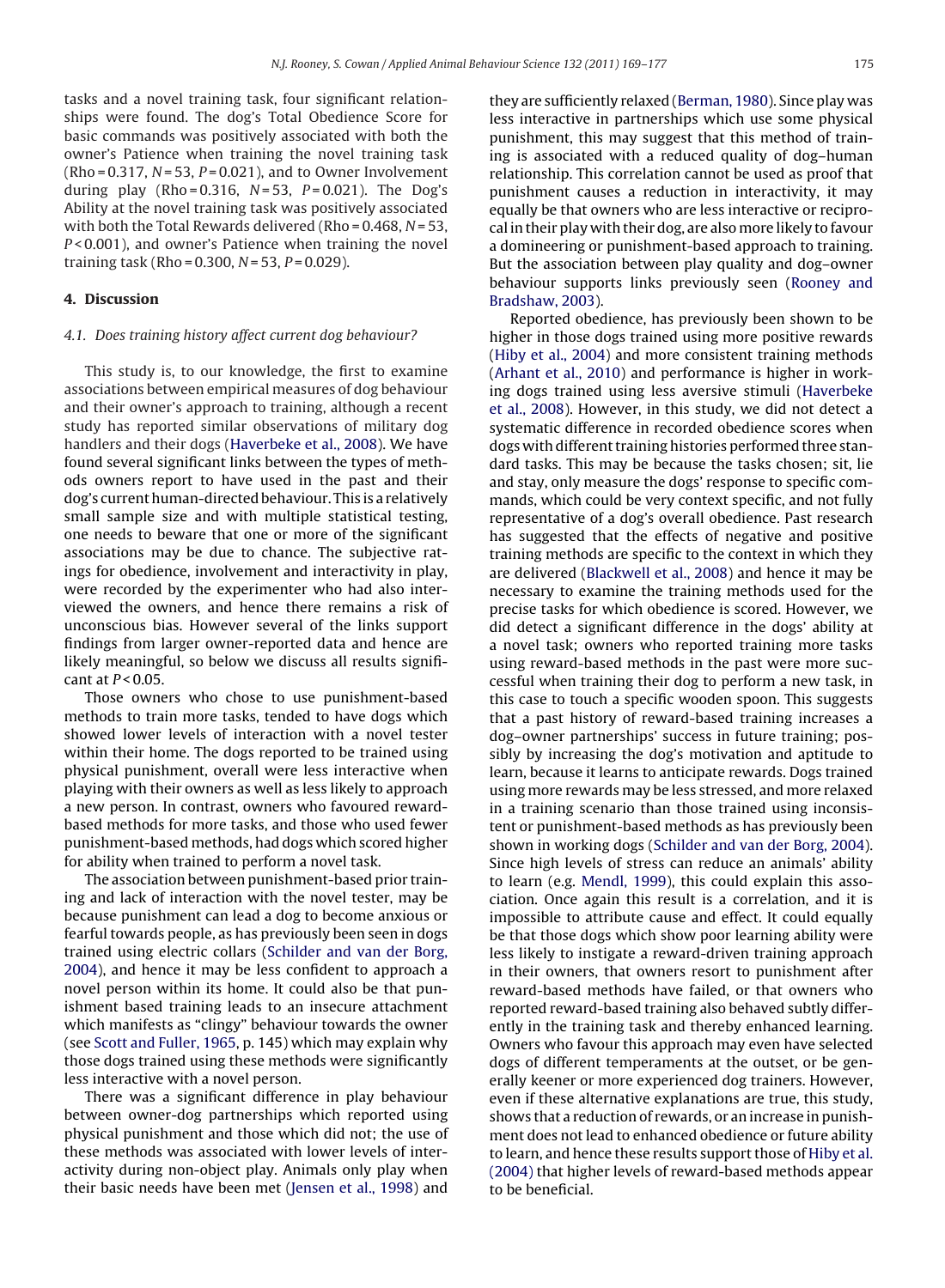# 4.2. Do measurable differences in owner behaviour correlate to differences in dog behaviour?

When examining correlations between owner behaviour, and the dog's obedience and learning behaviour in a standardised test, several significant associations were seen. Within individual subtests, there were clear associations between the behaviour of each of the partners. For example, owners who scored higher for patience in the training task tended to have dogs which scored higher for ability. Similarly there was a correlation between the number of rewards delivered and the dog's ability at the task, which would be expected since rewards are more likely to be delivered following correct responses. However, there were also several interesting correlations when comparing between subtests. Those owners who were more involved in play tended to have dogs which performed better in the novel training task, and which were more obedient to basic commands. This supports for the idea of playfulness being indicative of a healthy relationship [\(Rooney and Bradshaw, 2003\),](#page-8-0) since owners who were more playful seemed also to have trained their dogs better. Playful owners may also use play as a reward and thus motivate their dogs to learn quicker since play has been demonstrated to be an efficient reward for the training of many tasks (e.g. [Rooney et al., 2004\).](#page-8-0) When interpreting this and the other results however, one must be aware that due to demographics, the majority of the dogs in this sample were gundogs, whose responses may not be typical of all breeds. Since some gundogs breeds are particularly playful (e.g. Labrador Retrievers; [Rooney and](#page-8-0) [Bradshaw, 2004\),](#page-8-0) such associations may be less important in a sample of different demographic. It would therefore be advisable to repeat this study with a sample of different breed types.

# 4.3. Novel training task

The training task developed in this study was an effective way of examining a dog and owners' response to a novel task, and subtle aspects of their communication during training. There was considerable diversity both in the way the owners behaved during the task and in the subsequent ability of their dogs to learn. The owners' behaviour in the novel training task showed links to their dogs' ability to learn that task, and to its general obedience in previously learnt tasks. The dog's behaviour in the task was further linked to their owners' involvement in play in an earlier subtest.

Aspects of owner–dog communication during the training task such as the number of affectionate physical contacts or the frequency of rebuking vocalisations did not appear to significantly affect the dogs' ability at the task being trained, whilst the owner's patience and the frequency with which they rewarded the dog did correlate with the dog's performance. This suggests that subtle aspects of the owner's communication when interacting may affect their dog's performance at a novel task, and in a test scenario these may be better indicators of the owners' natural interaction style as they are possibly less affected by the owner being watched or filmed. One cannot rule out the possibility that owners predisposed to train in different ways originally selected dogs with differing temperaments and hence receptiveness to differing training techniques. Further studies examining behaviour within non-established dog–human pairing would help to elucidate such subtle effects.

# 4.4. What affects ability to learn?

Since the behaviour of neither party was controlled, and they are inevitably inter-related, one must be careful in drawing discrete conclusions about either dog or owner from this study. Significant findings are best interpreted as indicative of differences between dog–owner relationships rather than attributed to be cause and effect.

The performance of the dog–owner partnerships when presented with a novel training task was significantly related to a number of measured variables. Those partnerships which performed the best, tended to be those with a reported history of training many tasks using reward-based methods, whilst owners who showed high levels of involvement when engaging in non-object play and those who showed a high level of patience and a high reward frequency when training the task also did well. This supports the popular idea that the best way to build a dog–owner relationship which encourages effective learning is to adopt a reward-based, playful yet patient approach to training (e.g. [Bailey, 2008\).](#page-8-0)

# **5. Conclusion**

Despite a growing trend to use reward-based training methods, there continue to be a large number of punishment-based methods in common usage. This study empirically compares the behaviour of dogs trained using a variety of training methods. Different reported methods of training were associated with differing levels of obedience and behavioural problems in past studies ([Hiby et al., 2004;](#page-8-0) [Blackwell et al., 2008\) a](#page-8-0)nd to variations in playfulness, levels of interaction with a novel person, and ability to learn a new task, in the current study.

Although this study uses a relatively small sample of dogs, similar to past research all the significant relationships seen support the benefits of reward-based training methods [\(Hiby et al., 2004; Blackwell et al., 2008\).](#page-8-0) Whilst the proportion of reward-based methods showed significant associations with benefits such as enhanced ability in a new training task; the proportion of punishment-based methods only showed associations with potential detriments such as reduced interactivity during play and lower levels of interaction with new people. Thus, we conclude that, in support of the questionnaire-based findings of [Hiby](#page-8-0) [et al. \(2004\), t](#page-8-0)his observational study suggests that, for dog owners, the use of reward-based training appears to be the most beneficial for the dog's welfare, since it is linked to enhanced learning and a balanced healthy dog–owner relationship.